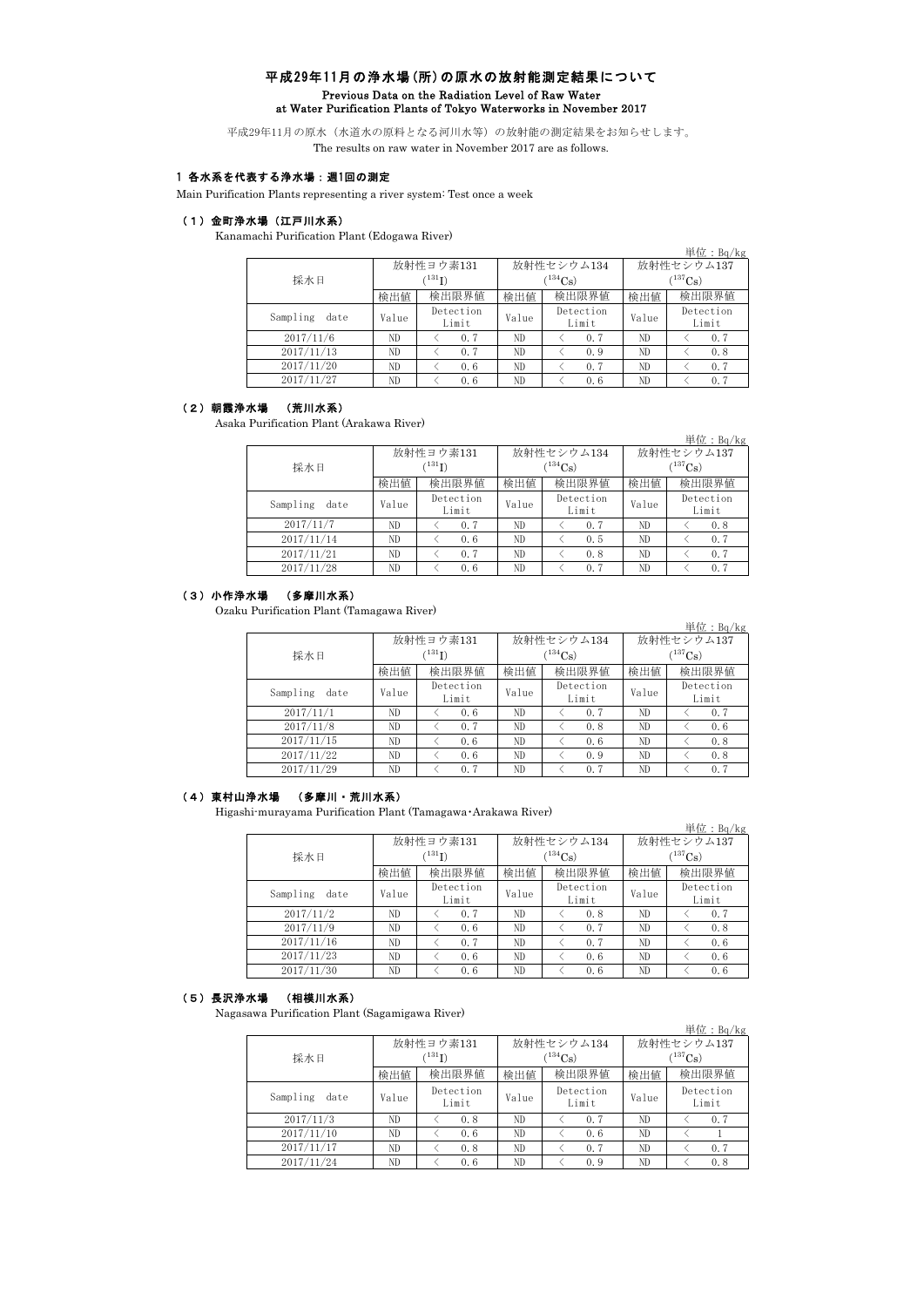## 2 その他の主要浄水場:概ね月1回の測定

Other Main Purification Plants: Test mostly once a month

|                     |                            |                  |       |             |                    |     |                             |            |            |                       | 単位:Bq/kg           |
|---------------------|----------------------------|------------------|-------|-------------|--------------------|-----|-----------------------------|------------|------------|-----------------------|--------------------|
|                     |                            |                  |       | 放射性ヨウ素131   |                    |     |                             | 放射性セシウム134 | 放射性セシウム137 |                       |                    |
| 浄水所                 | 水源                         | 採水日              |       | $(^{131}I)$ |                    |     | $(^{134}\mathrm{Cs})$       |            |            | $(^{137}\mathrm{Cs})$ |                    |
|                     |                            |                  | 検出値   |             | 検出限界値              | 検出値 | 検出限界値                       |            | 検出値        |                       | 検出限界値              |
| Monitoring<br>point | Water<br>resource          | Sampling<br>date | Value |             | Detection<br>Limit |     | Detection<br>Value<br>Limit |            | Value      |                       | Detection<br>Limit |
| 三郷<br>Misato        | 江戸川水系<br>Edogawa<br>River  | 2017/11/8        | ND    | $\langle$   | 0, 5               | ND  | $\lt$                       | 0.6        | ND         | $\lt$                 | 0.8                |
| 三園<br>Misono        | 荒川水系<br>Arakawa<br>River   | 2017/11/8        | ND    | $\langle$   | 0.7                | ND  | $\langle$                   | 0.6        | ND         | $\langle$             | 0.7                |
| 境<br>Sakai          | 多摩川水系<br>Tamagawa<br>River | 2017/11/8        | ND    | $\langle$   | 0.6                | ND  | $\langle$                   | 0.6        | ND         | $\langle$             | 0, 7               |
| 砧<br>Kinuta         | 多摩川水系<br>Tamagawa<br>River | 2017/11/8        | ND    | $\langle$   | 0.6                | ND  | $\lt$                       | 0.5        | ND         | $\langle$             | 0.6                |
| 砧下<br>Kinutashimo   | 多摩川水系<br>Tamagawa<br>River | 停止中              | ND    | $\langle$   |                    | ND  | $\langle$                   |            | ND         | $\langle$             |                    |

# 3 多摩地区等の表流水・伏流水・浅井戸を水源とする浄水所:概ね月1回の測定

Water purification plants using surface water, subsoil water, or shallow well water in Tama Area: Test mostly once a month

## <表流水を水源とする浄水所> <surface water>

| <b>ヽ蚊処小でいぬこ?も</b> /ナークトメリブ/ |                  | NOULLAUG WAUGLZ                           |                    |  |       |                                          |                    |                                     |           | 単位: $Bq/kg$        |
|-----------------------------|------------------|-------------------------------------------|--------------------|--|-------|------------------------------------------|--------------------|-------------------------------------|-----------|--------------------|
| 浄水所                         | 採水日              | 放射性ヨウ素131<br>$\mathcal{C}^{131}\text{I)}$ |                    |  |       | $(^{134}Cs)$                             | 放射性セシウム134         | 放射性セシウム137<br>$(^{137}\mathrm{Cs})$ |           |                    |
|                             |                  | 検出値                                       | 検出限界値              |  | 検出値   |                                          | 検出限界値              | 検出値                                 |           | 検出限界値              |
| Monitoring point            | Sampling<br>date | Value                                     | Detection<br>Limit |  | Value |                                          | Detection<br>Limit | Value                               |           | Detection<br>Limit |
| 日原<br>Nippara               | 2017/11/1        | ND                                        | 0.7<br>$\langle$   |  | ND.   | $\lt$                                    | 0.7                | ND.                                 | $\langle$ | 0.8                |
| 氷川<br>Hikawa                | 2017/11/1        | ND                                        | 0.7<br>$\langle$   |  | ND    | $\overline{\left\langle \right\rangle }$ | 0.8                | ND                                  | ✓         | 0.6                |
| 棚沢<br>Tanasawa              | 2017/11/15       | ND                                        | 0.7<br>$\langle$   |  | ND.   | $\langle$                                | 0.6                | ND.                                 | $\lt$     | 0.7                |
| 大丹波<br>Otaba                | 2017/11/15       | ND                                        | 0.7<br>$\langle$   |  | ND.   | $\langle$                                | 0.7                | ND                                  | $\langle$ | 0.7                |
| 戸倉<br>Tokura                | 2017/11/20       | ND                                        | 0.7<br>$\langle$   |  | ND    | $\langle$                                | 0.7                | ND                                  | $\langle$ | 0.7                |
| 深沢<br>Fukasawa              | 2017/11/20       | ND                                        | 0.8<br>$\langle$   |  | ND    | $\langle$                                | 0.6                | ND                                  | $\langle$ | 0.7                |
| 小河内<br>Ogouchi              | 2017/11/27       | ND                                        | 0.7<br>$\langle$   |  | ND    | $\langle$                                | 0.6                | ND                                  | $\langle$ | 0.9                |
| ひむら<br>Himura               | 2017/11/27       | ND                                        | 0.5<br>$\langle$   |  | ND    | $\langle$                                | 0, 7               | ND                                  | $\langle$ | 0.7                |

## <伏流水を水源とする浄水所> <subsoil water>

| 単位: $Bq/kg$           |                  |       |                          |       |                            |                            |                    |  |  |  |  |  |
|-----------------------|------------------|-------|--------------------------|-------|----------------------------|----------------------------|--------------------|--|--|--|--|--|
| 浄水所                   | 採水日              |       | 放射性ヨウ素131<br>$(^{131}I)$ |       | 放射性セシウム134<br>$(^{134}Cs)$ | 放射性セシウム137<br>$(^{137}Cs)$ |                    |  |  |  |  |  |
|                       |                  | 検出値   | 検出限界値                    | 検出値   | 検出限界値                      | 検出値                        | 検出限界値              |  |  |  |  |  |
| Monitoring point      | Sampling<br>date | Value | Detection<br>Limit       | Value | Detection<br>Limit         |                            | Detection<br>Limit |  |  |  |  |  |
| 二俣尾<br>Futamatao      | 2017/11/6        | ND    | $\langle$<br>0.6         | ND    | 0.8<br>$\langle$           | ND                         | 0.9<br>$\langle$   |  |  |  |  |  |
| 沢井第一<br>Sawaidaiichi  | 2017/11/6        | ND    | $\langle$<br>0.7         | ND    | $\langle$<br>0.4           | ND                         | 0.6<br>$\langle$   |  |  |  |  |  |
| 日向和田<br>Hinatawada    | 2017/11/8        | ND    | 0.7<br>$\langle$         | ND    | 0.6<br>$\langle$           | ND                         | 0.9<br>$\langle$   |  |  |  |  |  |
| 成木<br>Nariki          | 2017/11/8        | ND    | 0.7<br>$\langle$         | ND    | 0.5<br>$\langle$           | ND                         | 0.6<br>$\langle$   |  |  |  |  |  |
| 高月<br>Takatsuki       | 2017/11/8        | ND    | 0.8<br>$\langle$         | ND    | 0, 6<br>$\langle$          | ND                         | 0.8<br>$\lt$       |  |  |  |  |  |
| 千ヶ瀬第二<br>Chigasedaini | 2017/11/28       | ND    | 0.6<br>$\langle$         | ND    | 0.7<br>$\langle$           | ND                         | 0.6<br>$\langle$   |  |  |  |  |  |
| 御岳山<br>Mitakesann     | 2017/11/28       | ND    | 0.7<br>$\langle$         | ND    | 0.4<br>$\langle$           | ND                         | 0.8<br>$\langle$   |  |  |  |  |  |